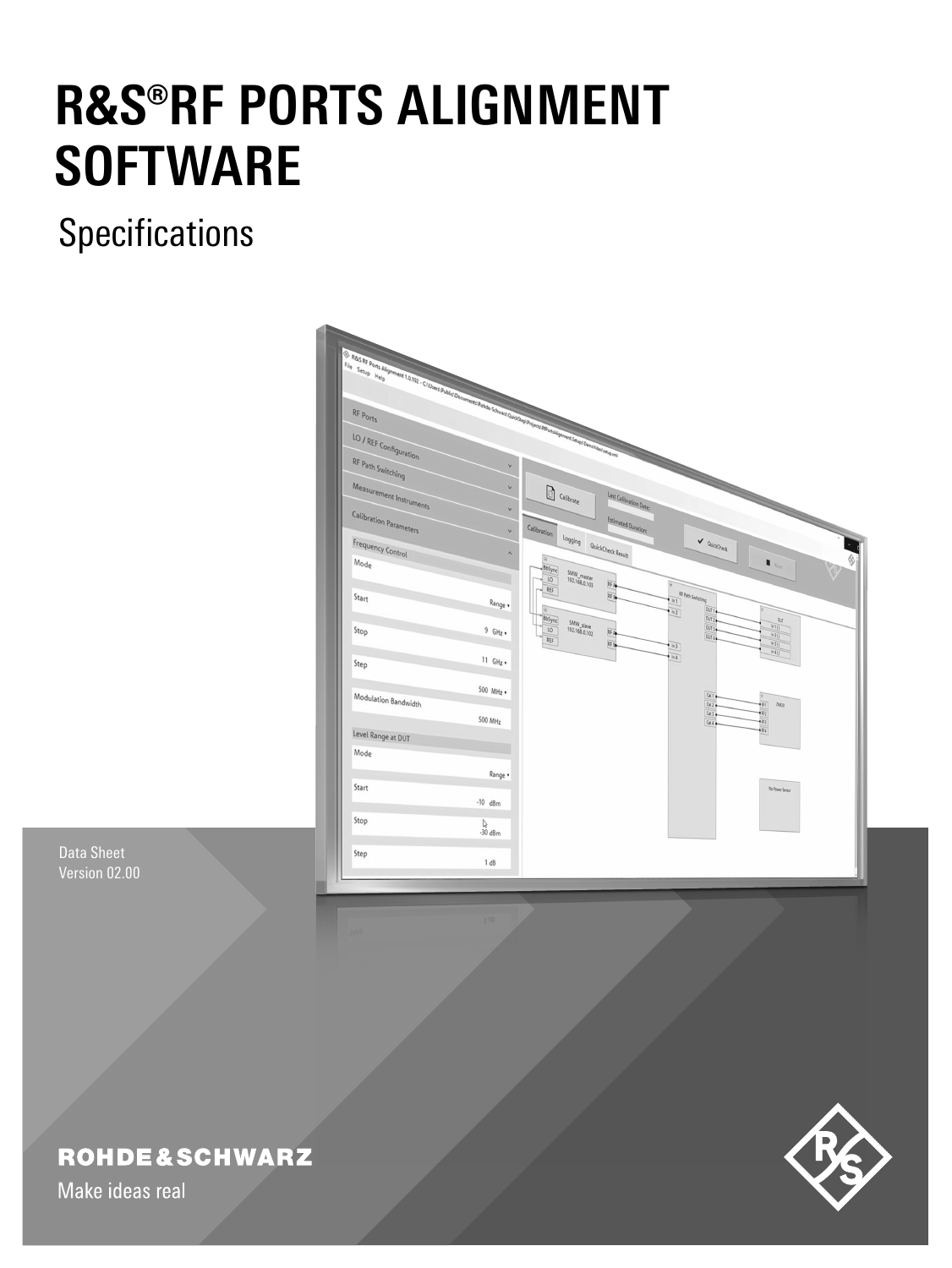## **CONTENTS**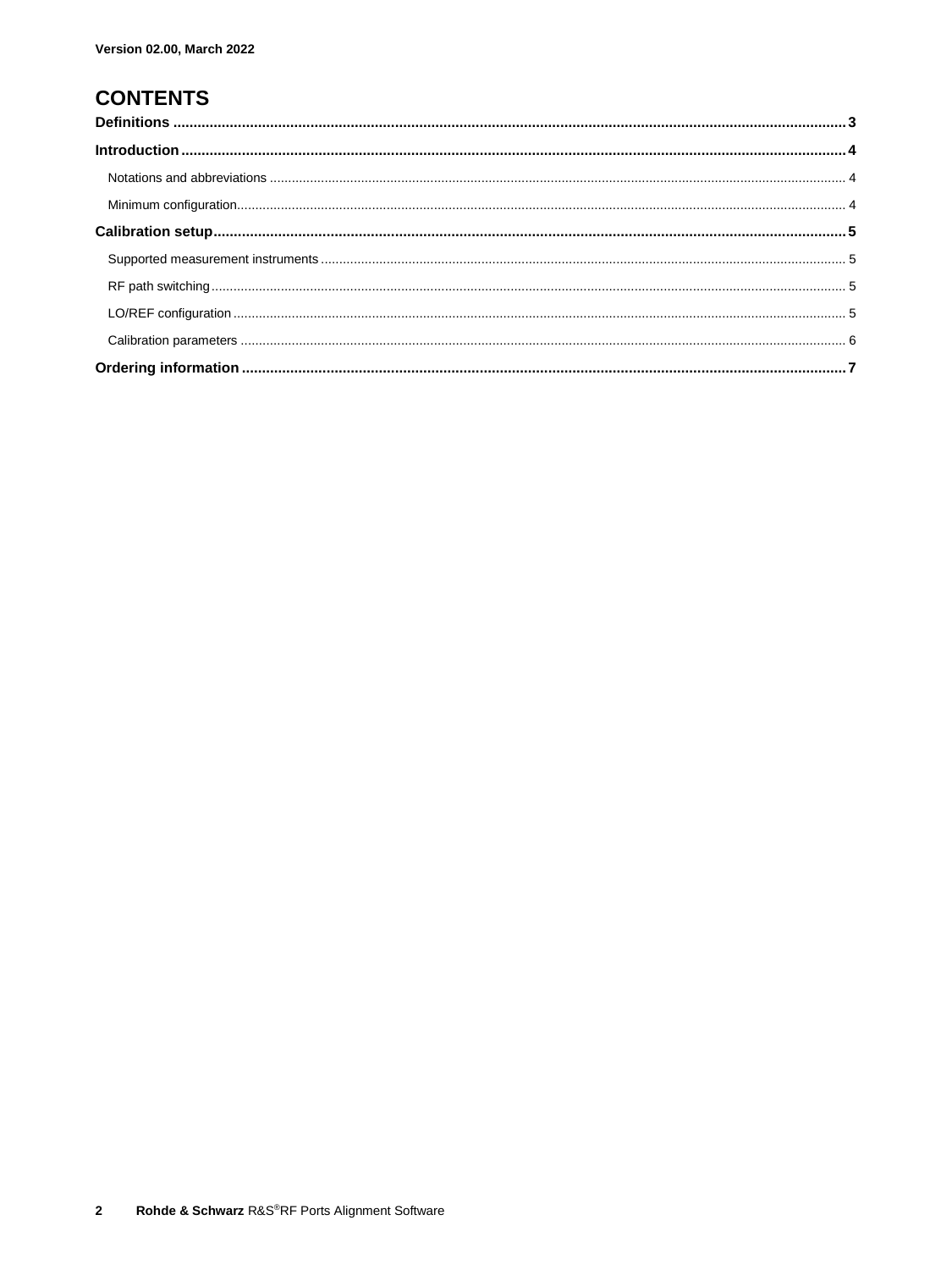# <span id="page-2-0"></span>**Definitions**

### **General**

Product data applies under the following conditions:

- Three hours storage at ambient temperature followed by 30 minutes warm-up operation
- Specified environmental conditions met
- Recommended calibration interval adhered to
- All internal automatic adjustments performed, if applicable

#### **Specifications with limits**

Represent warranted product performance by means of a range of values for the specified parameter. These specifications are marked with limiting symbols such as <, ≤, >, ≥, ±, or descriptions such as maximum, limit of, minimum. Compliance is ensured by testing or is derived from the design. Test limits are narrowed by guard bands to take into account measurement uncertainties, drift and aging, if applicable.



#### **Non-traceable specifications with limits (n. trc.)**

Represent product performance that is specified and tested as described under "Specifications with limits" above. However, product performance in this case cannot be warranted due to the lack of measuring equipment traceable to national metrology standards. In this case, measurements are referenced to standards used in the Rohde & Schwarz laboratories.

#### **Specifications without limits**

Represent warranted product performance for the specified parameter. These specifications are not specially marked and represent values with no or negligible deviations from the given value (e.g. dimensions or resolution of a setting parameter). Compliance is ensured by design.

### **Typical data (typ.)**

Characterizes product performance by means of representative information for the given parameter. When marked with  $\lt$ ,  $>$  or as a range, it represents the performance met by approximately 80 % of the instruments at production time. Otherwise, it represents the mean value.

#### **Nominal values (nom.)**

Characterize product performance by means of a representative value for the given parameter (e.g. nominal impedance). In contrast to typical data, a statistical evaluation does not take place and the parameter is not tested during production.

#### **Measured values (meas.)**

Characterize expected product performance by means of measurement results gained from individual samples.

#### **Uncertainties**

Represent limits of measurement uncertainty for a given measurand. Uncertainty is defined with a coverage factor of 2 and has been calculated in line with the rules of the Guide to the Expression of Uncertainty in Measurement (GUM), taking into account environmental conditions, aging, wear and tear.

Device settings and GUI parameters are designated with the format "parameter: value".

Non-traceable specifications with limits, typical data as well as nominal and measured values are not warranted by Rohde & Schwarz.

In line with the 3GPP/3GPP2 standard, chip rates are specified in million chips per second (Mcps), whereas bit rates and symbol rates are specified in billion bits per second (Gbps), million bits per second (Mbps), thousand bits per second (kbps), million symbols per second (Msps) or thousand symbols per second (ksps), and sample rates are specified in million samples per second (Msample/s). Gbps, Mcps, Mbps, Msps, kbps, ksps and Msample/s are not SI units.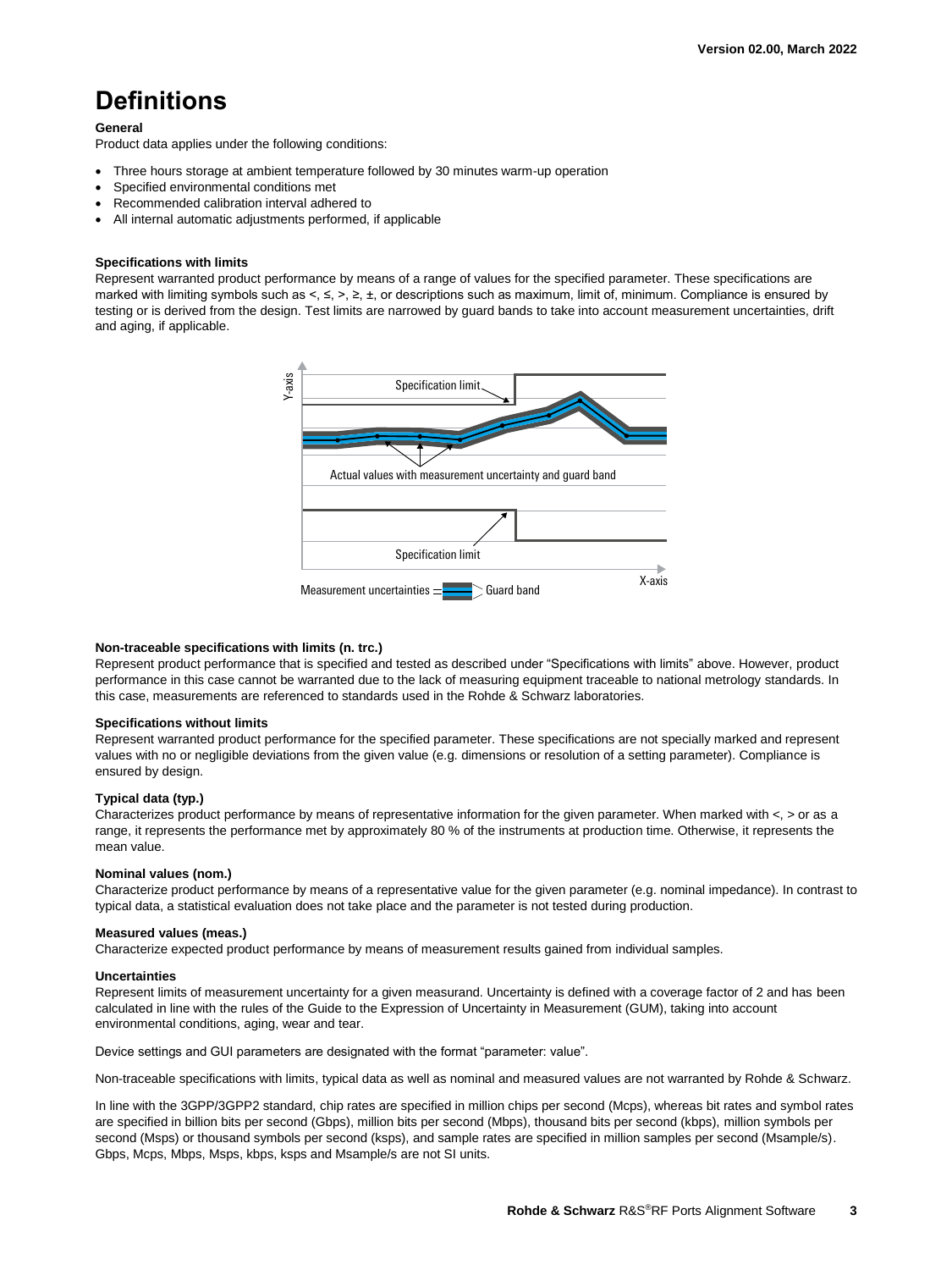# <span id="page-3-0"></span>**Introduction**

The R&S®RF Ports Alignment Software automates the generation of alignment data of multiple RF signals. This data is used by the R&S®SMW-K545 RF port alignment option to align the RF signals of at least two RF ports of an R&S®SMW200A vector signal generator with respect to:

- Amplitude
- Phase
- Time delay
- Frequency response over modulation bandwidth

The RF signals are generated by one or several R&S®SMW200A vector signal generators. By controlling a vector network analyzer, the R&S®RF Ports Alignment Software measures the deviation between two RF ports. In a setup containing more than two RF ports, the deviations are measured relative to a single reference port.

In combination with a Rohde & Schwarz power sensor, the R&S®RF Ports Alignment Software can also provide absolute power deviations.

## <span id="page-3-1"></span>**Notations and abbreviations**

The R&S®RF Ports Alignment Software is abbreviated as RFPAL.

## <span id="page-3-2"></span>**Minimum configuration**

To use the RFPAL with R&S®SMW200A vector signal generators, the following minimum configuration is required:

- <span id="page-3-3"></span>• R&S®SMW-B9<sup>1</sup> wideband baseband generator with ARB
- R&S®SMW-B13XT wideband signal routing and baseband main module, two I/Q paths to RF
- R&S®SMW-B90 phase coherence
- R&S<sup>®</sup>SMW-K61<sup>1</sup> multicarrier CW signal generation
- R&S®SMW-K544<sup>1</sup> user-defined frequency response correction
- R&S®SMW-K545<sup>2</sup> RF port alignment

If only standard baseband signals are required, the R&S®SMW-B9 and R&S®SMW-B13XT options can be replaced by the R&S®SMW-B10 and R&S®SMW-B13 options.

l

<sup>&</sup>lt;sup>1</sup> Option required for each RF port.

Option required for each device.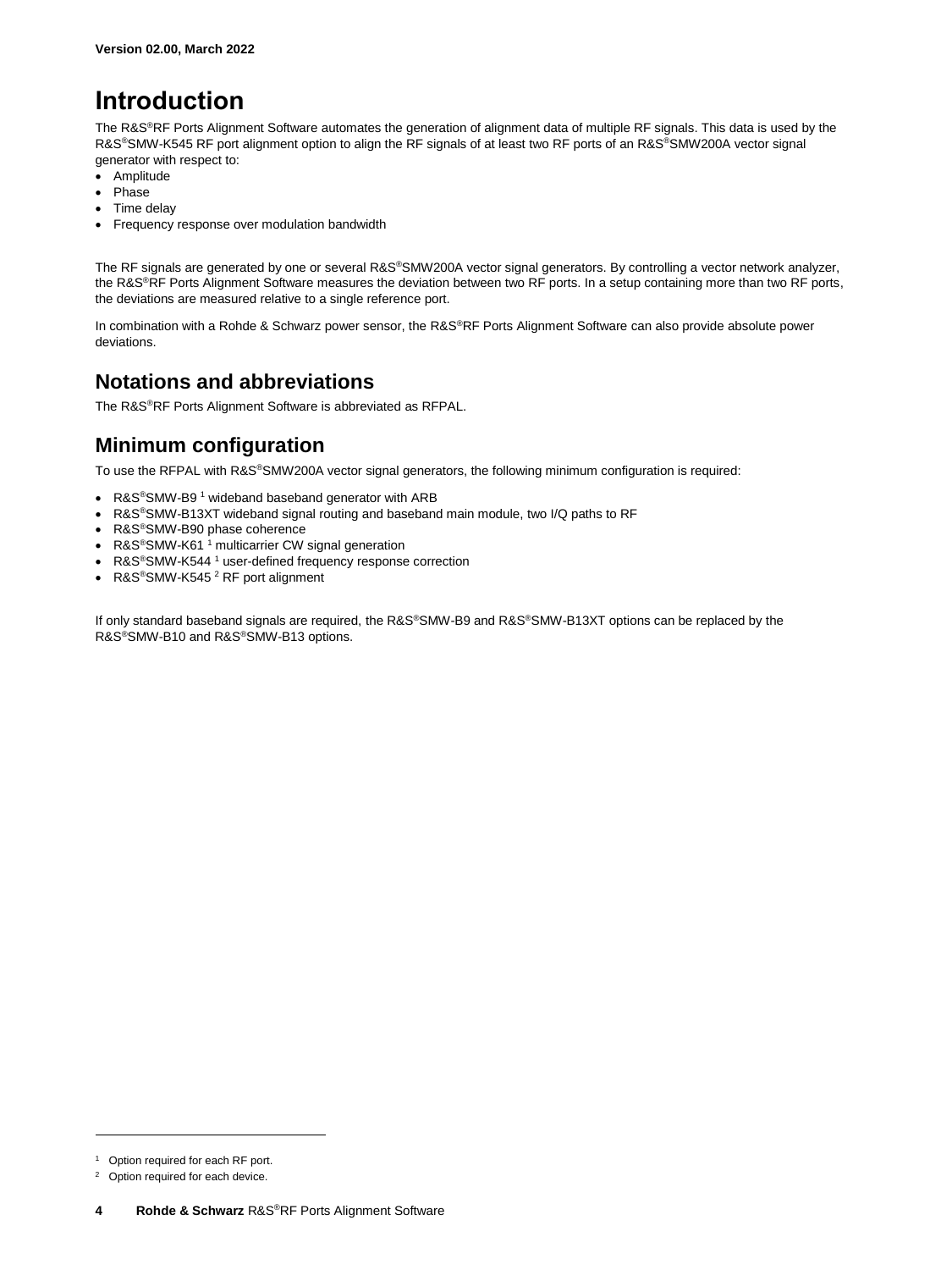## <span id="page-4-0"></span>**Calibration setup**

The RFPAL controls via LAN a calibration setup which contains at least two RF ports and a vector network analyzer. For setups with more than one R&S®SMW200A vector signal generator, one signal generator must be designated as primary.

## <span id="page-4-1"></span>**Supported measurement instruments**

The RFPAL controls a vector network analyzer to measure the deviation between two RF ports. Optionally, a power sensor can be controlled to measure the absolute power level. The following devices are supported.

## **Vector network analyzers**

- R&S®ZNA
- R&S®ZNB
- R&S®ZVA (direct receiver access can be used if the R&S®ZVA-B16 option is available)

## **Power sensors**

- R&S®NRP18S(N)
- <span id="page-4-2"></span>• R&S®NRP-Z81

## **RF path switching**

The RFPAL supports switch and control units to automatically connect the signal generator RF outputs to the measurement instrument during calibration. In manual mode, the user has to connect the cables on demand.

| Par<br>tvpe<br>чт.                            |           |
|-----------------------------------------------|-----------|
| <b>RF</b><br>`≏hino ∶<br>natı<br><b>SWITC</b> | automatic |

The following switch and control unit is supported by the RFPAL:

<span id="page-4-3"></span>• R&S®OSP120 open switch and control platform

## **LO/REF configuration**

The RFPAL allows the user to specify the source of the LO signal and its distribution. It also allows the source of the REF signal of the primary signal generator to be specified.

| <b>Parameter type</b>                  |                                          |                    |
|----------------------------------------|------------------------------------------|--------------------|
| LO distribution                        |                                          | star, daisy chain  |
| LO source                              |                                          | internal. external |
| REF source of primary signal generator | secondary devices always use an external | internal. external |
|                                        | reference                                |                    |

## **Supported external LO sources**

• R&S®SMA100B RF and microwave signal generator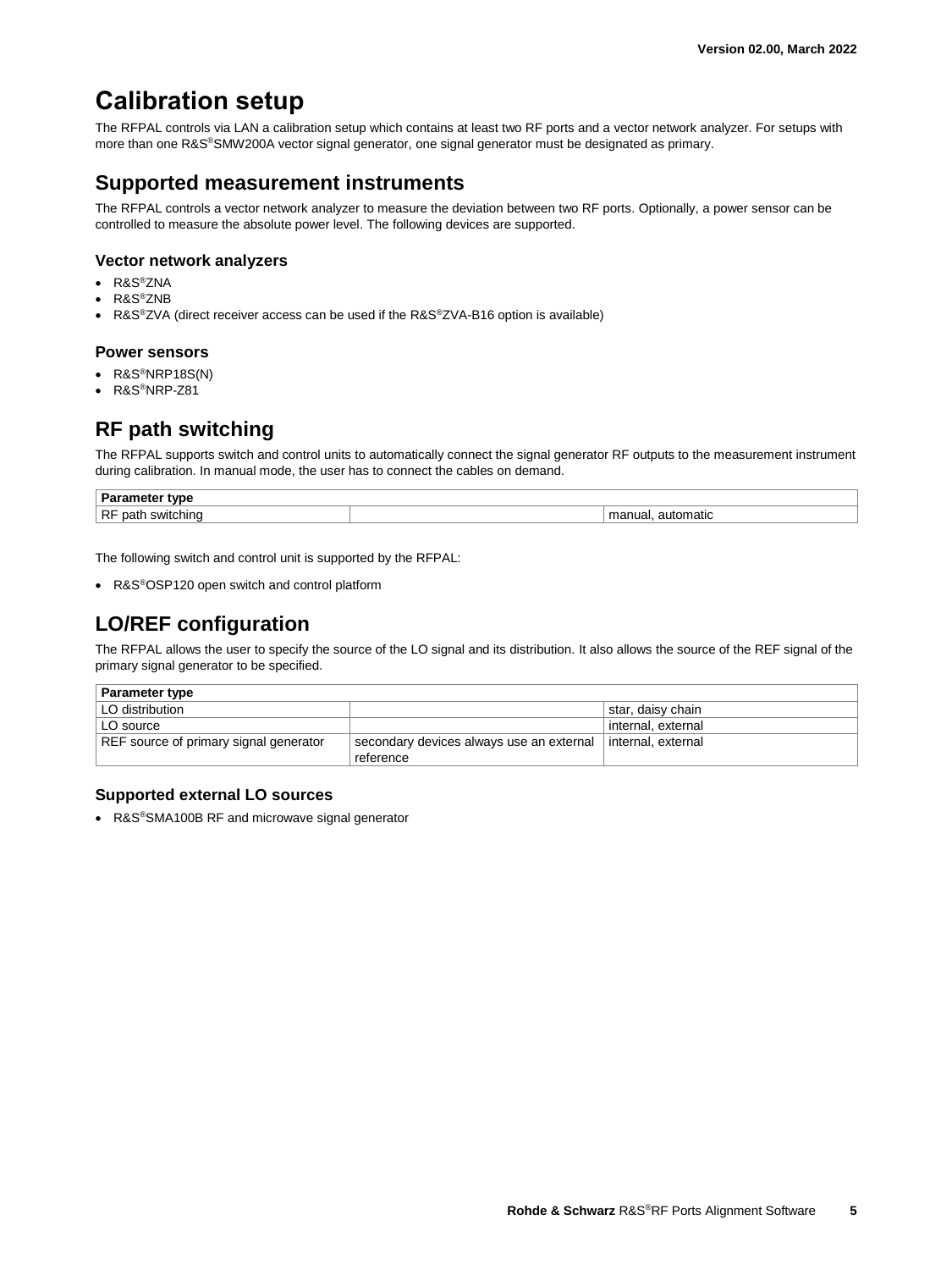## <span id="page-5-0"></span>**Calibration parameters**

The RFPAL allows the user to specify a range of carrier frequencies for which alignment data is obtained. Similarly, a range of RF power levels can be specified. The alignment data is valid for the points of the matrix defined by the two ranges. Furthermore, the modulation bandwidth can be specified. Actual limits are determined by the hardware capabilities of the used source and measurement instruments.

## **Frequency control**

| <b>Parameter type</b>       |                                         |  |
|-----------------------------|-----------------------------------------|--|
| Input mode                  | range, list                             |  |
| Range                       |                                         |  |
| Start, stop                 | 250 kHz to 65 GHz                       |  |
| Step                        | 100 kHz to 10 GHz                       |  |
| List                        | file with comma separated values in GHz |  |
| <b>Modulation bandwidth</b> | 80 MHz to 2 GHz                         |  |

## **Level control**

| <b>Parameter type</b> |                                         |  |
|-----------------------|-----------------------------------------|--|
| Input mode            | <sup>'</sup> range, list                |  |
| Range                 |                                         |  |
| Start, stop           | $-145$ dBm to $+30$ dBm                 |  |
| <b>Step</b>           | $0.01$ dB to 30 dB                      |  |
| List                  | file with comma separated values in dBm |  |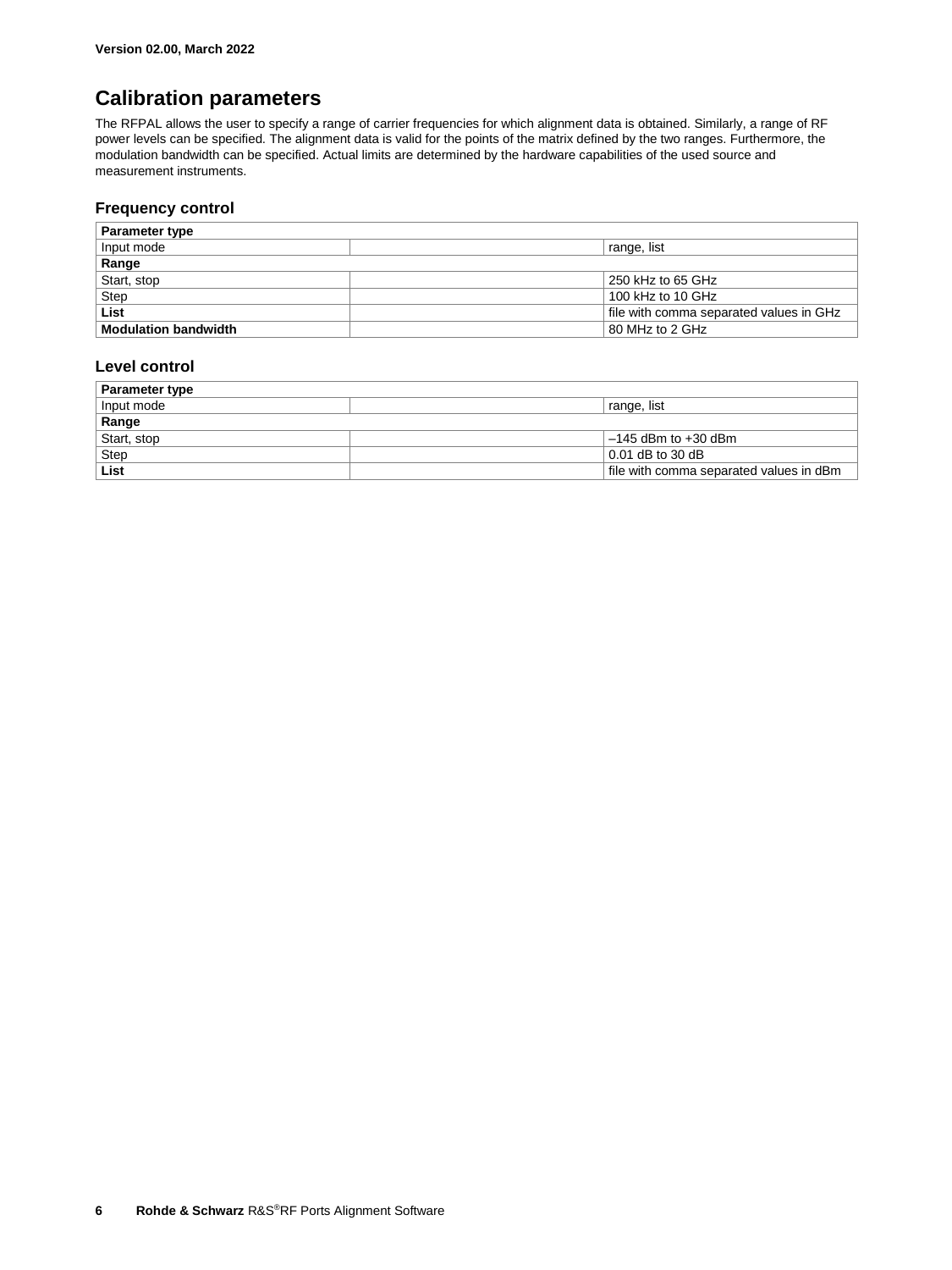# <span id="page-6-0"></span>**Ordering information**

| <b>Designation</b>                              | Type                                         | Order No.                                                  |
|-------------------------------------------------|----------------------------------------------|------------------------------------------------------------|
| RF Ports Alignment Software for<br>R&S®SMW-K545 | R&S <sup>®</sup> RF Ports Alignment Software | available for download from the<br>Rohde & Schwarz website |
|                                                 |                                              | www.rohde-schwarz.com                                      |